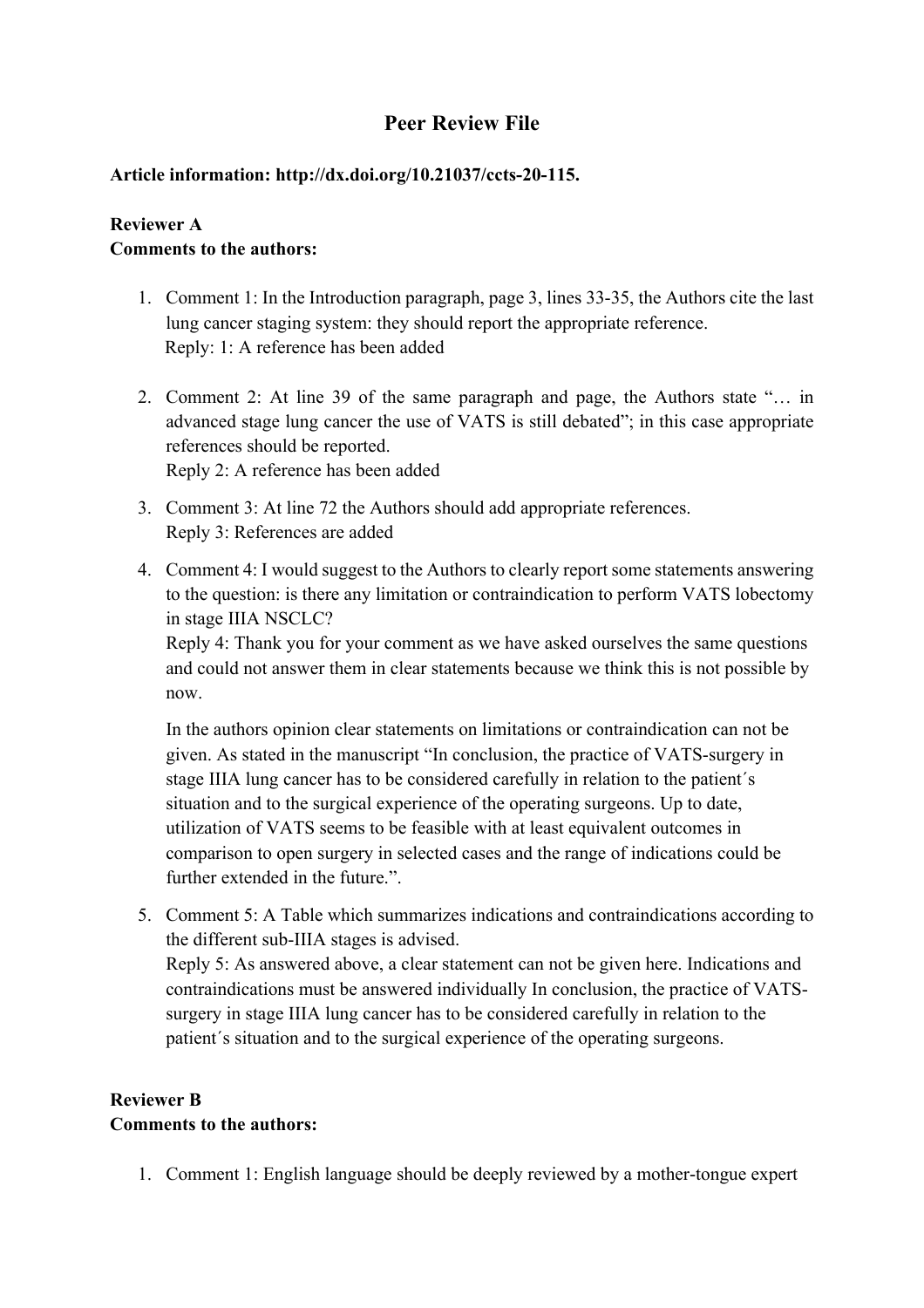Reply 1: A Revision from a mother-tongue expert has been done

2. Comment 2: Introduction: some references should be added

Reply 2: References were added

3. Comment 3: IIIA-N2 disease section, line 63: I would add also a reference by Licht and colleagues (Licht PB, Jørgensen OD, Ladegaard L, Jakobsen E. A national study of nodal upstaging after thoracoscopic versus open lobectomy for clinical stage I lung cancer. Ann Thorac Surg. 2013;96(3):943-950.)

Reply 3: The reference was added

4. Comment 4: VATS lobectomy after induction therapy section, line 89: which VATSgroup are the authors referring to?

Reply 4: The authors are referring to the VATS-group out of the following publication: Yang CF, Meyerhoff RR, Mayne NR, et al. Long-term survival following open versus thoracoscopic lobectomy after preoperative chemotherapy for non-small cell lung cancer. Eur J Cardiothorac Surg. 2016;49(6):1615‐1623. doi:10.1093/ejcts/ezv428. The reference in the text is to be found at the end of the following sentence.

5. Comment 5: T4N0-1 section line 195: apart from plication, diaphragmatic resection and reconstruction with minimally invasive techniques have been described, even if for benign disease (e.g.: Viti A, Bertoglio P, Roviglione G, et al. Endometriosis Involving the Diaphragm: A Patient-Tailored Minimally Invasive Surgical Treatment. World J Surg. 2020;44(4):1099-1104.)

Reply 5: The suggested reference has been added.

6. Comment 6: it would be interesting to add a speculative part of possible VATS approach after immunotherapy. As a matter of fact several ongoing trials with immunotherapy in a neadjuvnat setting found a very high rate of conversion due to technical problems.

Reply 6: In the section of VATS lobectomy after induction therapy an outlook on VATS after immunotherapy was added. We thank you for the comment as these patients are introduced to us more and more often as well.

7. Comment 7: IASLC proposed to further divide N2 disease according to its extension in N2a1, N2a2 and N2b (AsamuraH, ChanskyK, Crowley J, Goldstraw P, Rusch VW, Vansteenkiste JF et al. The International Association for the Study of Lung Cancer Lung Cancer Staging Project: proposals for the revision of the N descriptors in the forthcoming 8th edition of the TNM classification for lung cancer. J Thorac Oncol 2015;10: 1675–84.) and this subdivision has been proved to have a significant impact on survival (e.g.: Bertoglio P, Ricciardi S, Alì G, et al. N2 lung cancer is not all the same: an analysis of different prognostic groups. Interact Cardiovasc Thorac Surg. 2018;27(5):720-726.). Maybe it could be interesting to discuss possible different implication in the use of a minimally invasive approach.